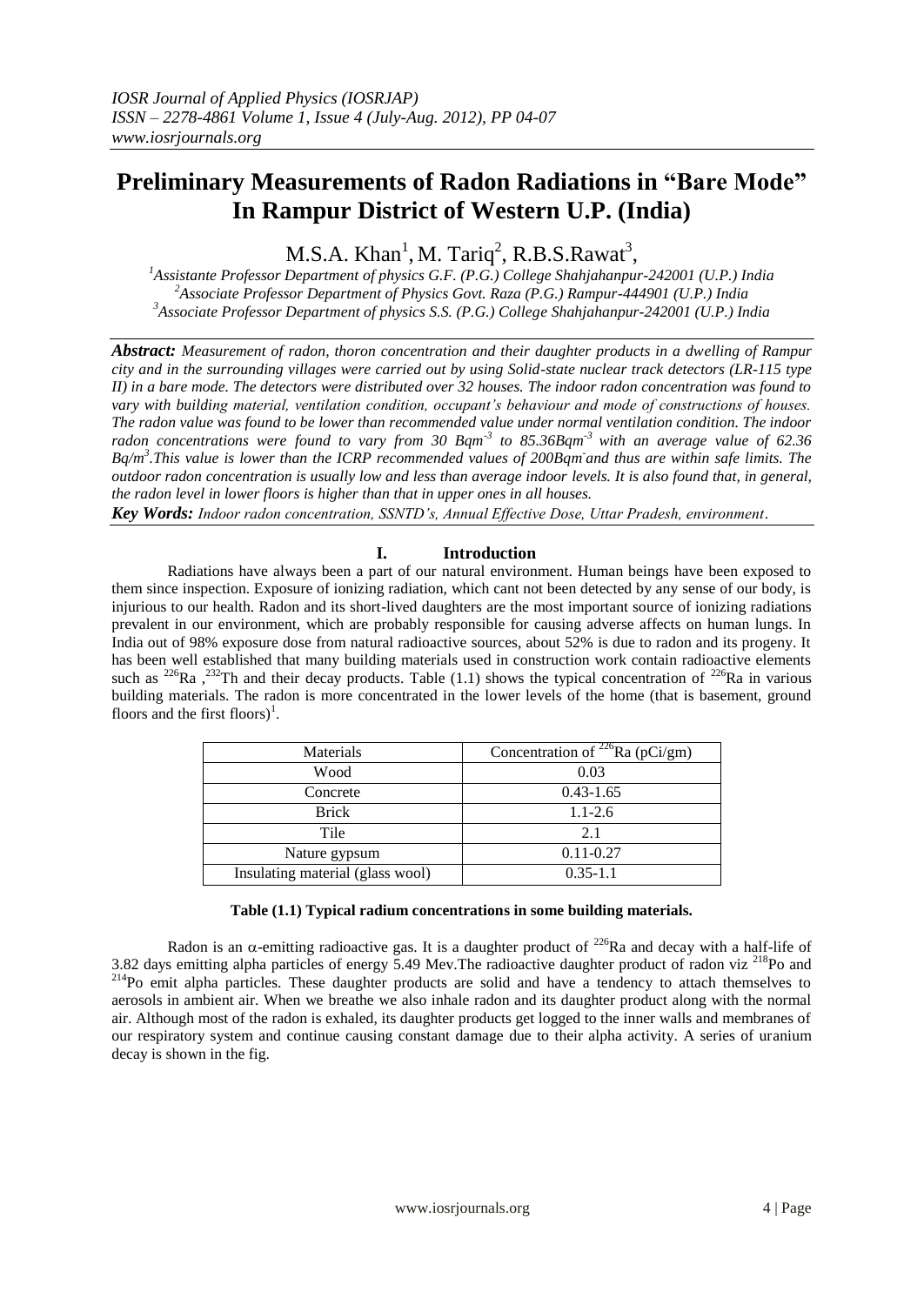

**Fig.: Uranium Decay Series showing radon (the only gaseous member of the series) and its daughter products.**

Thus building materials contribute significantly in increasing the natural radiation in the ambient air and posses a health hazards. Therefore measurement of indoor radon and its progeny in human dwelling is very important from the health physics point of view. As radon is a gas, it is able to diffuse through the soil and other materials around the foundation of a home. Homes tend to operate under a negative pressure, meaning that the air pressure inside the home is lower than the air pressure out side. This negative pressure comes from:

- The stack effect, by which the upward flow of warm air inside the home, creates the positive pressure area at the top of the home and a negative pressure area at the bottom  $2$ .
- A vacuum effect caused by air vented to the outside by exhaust fans, clothes dryers, etc.
- A downwind draft effect, which is caused by wind blowing past a home  $3,4$ .

This negative pressure differential tends to be strongest in basements and during the heating season. It acts as a vacuum that pulls radon-rich air into the lower areas of the home through any dirt floor areas or unsealed sumps or cracks, fissures, or pores in the building materials. Although numerous factors can influence the radon entry diffusion / convection mechanism (e.g. atmospheric pressure, indoor-outdoor-temperature differentials, humidity, rainfall, and atmospheric pressure) in homes having natural ventilation, the predominant factors influencing radon entry are the indoor-outdoor differential pressure and in some cases the wind velocity. The variations of radon concentrations in air depend on the place time, height above ground, and on the metrological conditions. The resulting radon and progeny concentrations are also influenced by ventilation and heating systems and by architectural style of the building. Building materials that made from stone, sand, and or byproducts may contain uranium and radium and generate radon. Many of these materials such as brick, wallboard or concrete are sufficient porous to allow radon to escape in to the air.

Since most of the houses in the villages of this area are constructed with local stone and soil (mud house), so that there are possibilities of high radon concentrations inside the houses. The radon values recorded in mud house of the region have significant effect importance. This study will enable us to identify the environmental problem concerning radiation hazards.

### **II. Study Area**

The measurement of radon-thoron concentration and their progeny were made in the houses of Rampur district of western U.P. (India). Most of the houses in the Rampur city are constructed of cement and brick where as in the surrounding villages the walls and floors are made of local sandstone and rock with a mud paste. The houses in the villages have poor ventilation condition, commonly with one door and one small window and some without ventilation.

## **III. Experimental Measurements**

Solid State Nuclear Track Detectors (SSNTD's) are employed for the passive time integrated measurements of the radon concentration  $(^{222}Rn)$ . LR-115 type-II passive tracks detectors were used in the present measurements. Detectors of small size 2cmx2cm were used as a passive detectors in a "BARE'' mode<sup>5</sup> for recording the alpha particles emitted by radon-222 gas present in our ambient air and also its short lived daughters typically <sup>218</sup>Po and <sup>214</sup>Po which generally attach themselves to the aerosols. The detectors were fixed on glass slide and mounted on the walls at a height of about 200cm from the ground with their sensitive surfaces facing the air. After the exposure period of three months, the detectors were etched for two hours in 2.5N NaOH solution maintained at  $60^{\circ}$ C in constant temperature bath. At the end of etching, the detectors are removed, washed in distilled water. After drying the detectors are ready to count under an optical microscope for track density measurements. The measured track density was converted in to  $Bq/m<sup>3</sup>$  by using a calibration factor (.02) tracks/cm<sup>2</sup> d = Bq/m<sup>3</sup>) determined by the Bhabha Atomic Research Centre, Bombay (K.P. Eappen et al., 2004)<sup>6</sup>.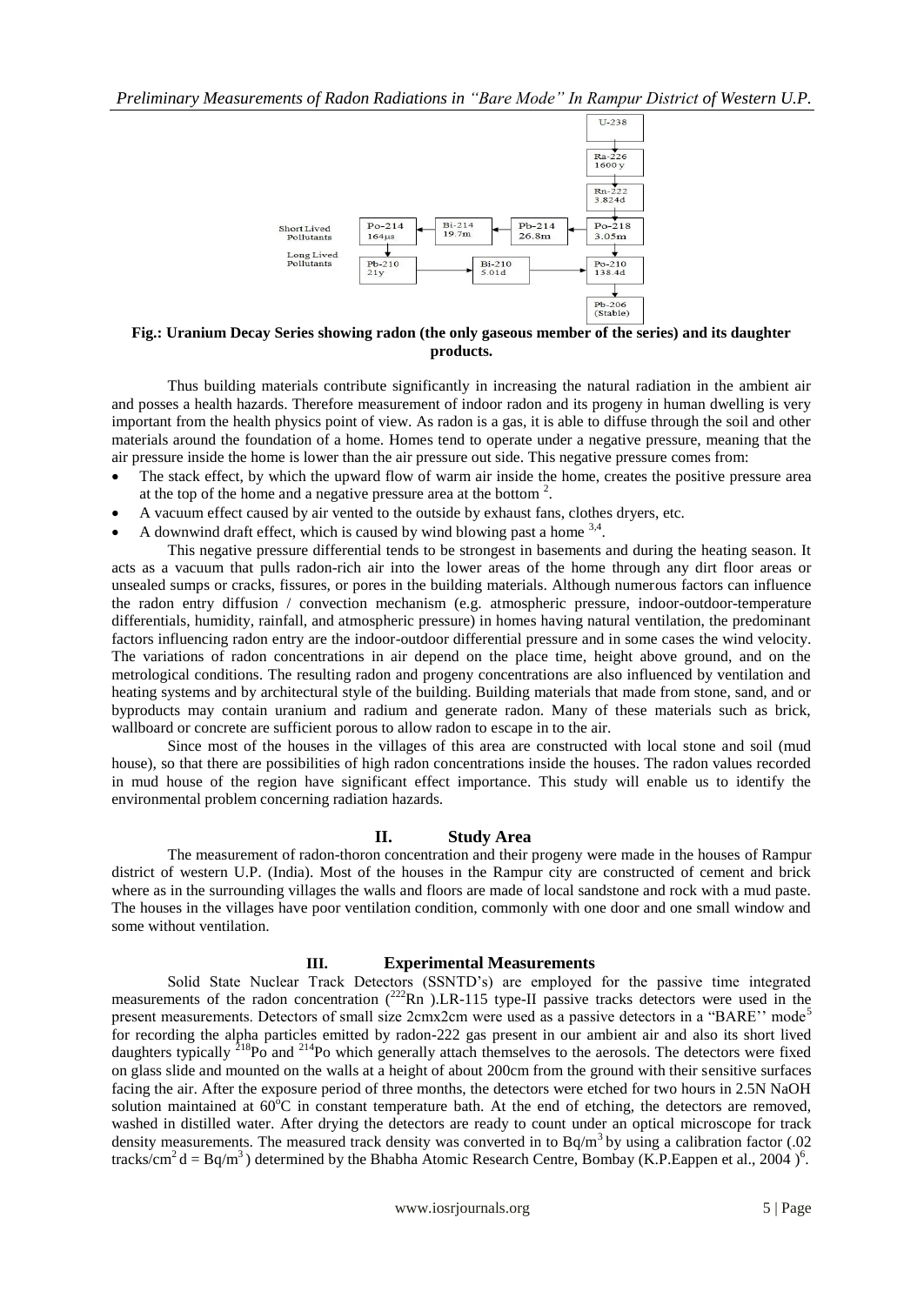|                | Table 1. 2: Observed Indoor radon concentrations at different places in Rampur District |                       |                                |                               |  |  |
|----------------|-----------------------------------------------------------------------------------------|-----------------------|--------------------------------|-------------------------------|--|--|
| S.No.          | Sample Code                                                                             | Place                 | Radon concentration $(Bq/m^3)$ | $EEC_{RN}$ (Bq/m <sup>3</sup> |  |  |
|                | <b>RRM08</b>                                                                            | Patwai                | 50.12                          | 35.08                         |  |  |
| $\mathcal{L}$  | RRM16                                                                                   | Guuyan Talab          | 49.35                          | 34.54                         |  |  |
| $\mathcal{R}$  | RRM17                                                                                   | Kila Rampur           | 34.12                          | 23.88                         |  |  |
| $\overline{4}$ | <b>RRM22</b>                                                                            | Ekta Vihar            | 27.50                          | 19.25                         |  |  |
| 5              | <b>RRM27</b>                                                                            | Shah Enclave          | 30.22                          | 21.15                         |  |  |
| 6              | <b>RRM29</b>                                                                            | Diamond Road          | 44.12                          | 30.88                         |  |  |
| ℸ              | <b>RRM32</b>                                                                            | <b>Teacher Colony</b> | 28.18                          | 19.72                         |  |  |

*Preliminary Measurements of Radon Radiations in "Bare Mode" In Rampur District of Western U.P.* 

|  |  |  |  | Table 1.3: Observed Outdoor radon concentrations at different places in Rampur District |  |  |  |  |
|--|--|--|--|-----------------------------------------------------------------------------------------|--|--|--|--|
|--|--|--|--|-----------------------------------------------------------------------------------------|--|--|--|--|

| S.No.            | Sample                        | Place                 | Floor  | Rn conc    | $EEC_{RN}$ |  |  |  |
|------------------|-------------------------------|-----------------------|--------|------------|------------|--|--|--|
|                  | Code                          |                       |        | $(Bq/m^3)$ | (Bq/m)     |  |  |  |
|                  | <b>Residential Buildings:</b> |                       |        |            |            |  |  |  |
| 1                | RRM03                         | Ajitpur               | Ground | 69         | 27.60      |  |  |  |
| $\overline{2}$   | RRM04                         | Haji Nagar            | Ground | 70.20      | 28.08      |  |  |  |
| $\overline{3}$   | RRM <sub>06</sub> *           | Patwai                | Ground | 80.50      | 32.20      |  |  |  |
| $\overline{4}$   | RRM07                         | Patwai                | First  | 69.25      | 27.70      |  |  |  |
| 5                | RRM09 <sup>*</sup>            | Patwai                | Ground | 79         | 31.60      |  |  |  |
| $\overline{6}$   | $RRM10^*$                     | Patwai                | Ground | 85.36      | 34.14      |  |  |  |
| $\overline{7}$   | RRM11                         | Kathkuyan             | Ground | 57         | 22.80      |  |  |  |
| 8                | <b>RRM12</b>                  | Guyya Talab           | First  | 51.12      | 20.44      |  |  |  |
| 9                | RRM13                         | <b>Teacher Colony</b> | Ground | 80.10      | 32.04      |  |  |  |
| 10               | RRM14                         | Khusru Bagh           | First  | 57.62      | 23.04      |  |  |  |
| 11               | <b>RRM15</b>                  | Bazoli Tola           | Ground | 50.23      | 20.09      |  |  |  |
| 12               | RRM18                         | Guiyan Talab          | First  | 49.29      | 19.71      |  |  |  |
| 13               | RRM19                         | Mazar chupshah        | Ground | 53         | 21.20      |  |  |  |
| 14               | <b>RRM20</b>                  | Bazar Safdarganj      | Ground | 69         | 27.60      |  |  |  |
| 15               | <b>RRM21</b>                  | Zeena Inayat          | Ground | 57.12      | 22.85      |  |  |  |
| 16               | <b>RRM24</b>                  | Old Avas Vikas        | Ground | 54.67      | 21.86      |  |  |  |
| 17               | <b>RRM25</b>                  | Old Avas Vikas        | Ground | 53.72      | 21.49      |  |  |  |
| 18               | <b>RRM26</b>                  | Shah Enclave          | Ground | 61.27      | 24.50      |  |  |  |
| 19               | <b>RRM28</b>                  | Diamond Road          | Ground | 60.12      | 24.06      |  |  |  |
| Other Buildings: |                               |                       |        |            |            |  |  |  |
| 20               | <b>RRM01</b>                  | Physics Lab.          | First  | 48.20      | 19.28      |  |  |  |
| 21               | <b>RRM02</b>                  | Khusru Bagh           | Ground | 67.76      | 27.10      |  |  |  |
| 22               | $RRM05^*$                     | Haji Nagar            | Ground | 81.50      | 32.60      |  |  |  |
| 23               | RRM23                         | Ekta Vihar            | First  | 51.06      | 20.42      |  |  |  |
| 24               | RRM30                         | Zulfiqar School       | Ground | 58         | 23.20      |  |  |  |
| 25               | RRM31                         | Kathkuyan             | First  | 30         | 12.00      |  |  |  |

\* Mud house.

## **IV. Result And Discussion**

The result of radon measurements in the dwellings of Rampur city and in the surrounding villages are shown in the table (1.2) and (1.3). Most of the houses in the Rampur city are constructed of cement bricks where as in the surrounding villages the walls and floors are made of local sandstone, and rocks with a mud paste. The resulting concentration of short-lived radon daughters, expressed in term of an equilibrium-equivalent radon concentration (EEC<sub>RN</sub>), is related to the activity concentration (A<sub>RN</sub>) of radon by the relation<sup>7</sup> (ICRP, 1987):

 $EEC_{RN}$  =F. $A_{RN}$ 

Where F is an equilibrium factor. On the basis of ICRP recommendations, the equilibrium factor for radon daughters in indoor air in the range 0.3-0.6, which is assumed to be 0.40 for the mid-point of the range of reported values. The mean equilibrium factor in out door air is  $0.7$  and somewhat higher than indoor air<sup>8</sup> (UNSCEAR, 1982).

The minimum and maximum value of indoor radon concentration is  $30Bq/m<sup>3</sup>$  and  $85.36Bq/m<sup>3</sup>$ respectively .The average indoor radon concentration in this area are found to be approximately 62.36Bq/m<sup>3</sup>. The observed radon values in mud houses are found more than the houses constructed with cement and bricks, which are lower than the ICRP, recommended value  $(200Bq/m<sup>3</sup>)$ . The mud houses are constructed with soil and